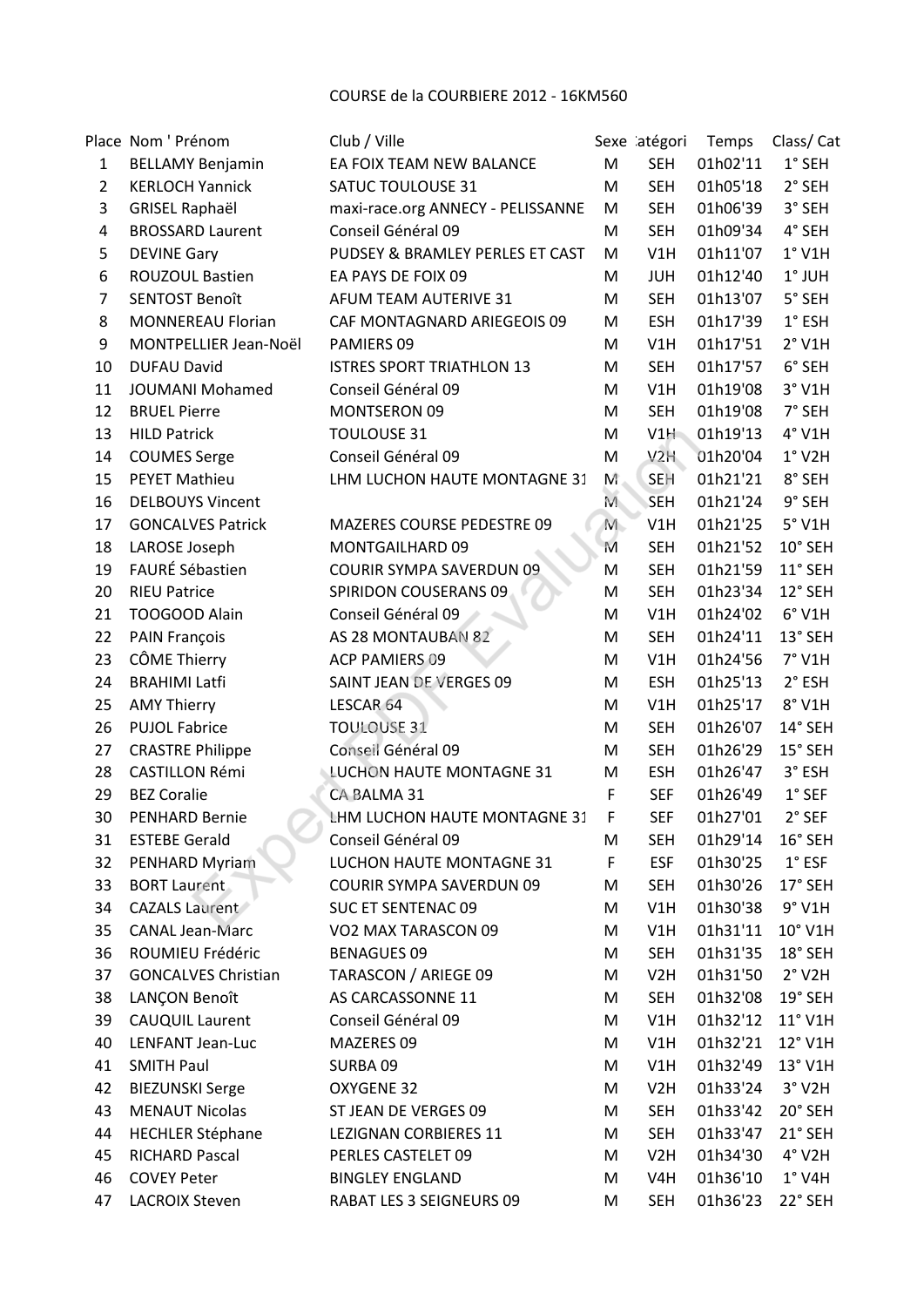| 48 | PIGOROT Arnold                           | KARATE CLUB TRASCON 09          | M           | <b>SEH</b>       | 01h36'25 | 23° SEH         |
|----|------------------------------------------|---------------------------------|-------------|------------------|----------|-----------------|
| 49 | <b>CARALP François</b>                   | PARIS <sub>75</sub>             | M           | <b>SEH</b>       | 01h38'39 | 24° SEH         |
| 50 | <b>MADROLLE David</b>                    | FERRIERES/ARIEGE 09             | M           | <b>SEH</b>       | 01h39'25 | 25° SEH         |
| 51 | <b>BOY Nicolas</b>                       | <b>FOIX 09</b>                  | M           | <b>ESH</b>       | 01h40'03 | 4° ESH          |
| 52 | <b>GOUBERT Marika</b>                    | <b>ACP PAMIERS 09</b>           | F           | <b>SEF</b>       | 01h40'37 | 3° SEF          |
| 53 | <b>SUBRA Gilles</b>                      | VO2 MAX TARASCON 09             | M           | V1H              | 01h42'59 | 14° V1H         |
| 54 | <b>SANCHEZ Robert</b>                    | ACP PAMIERS 09                  | M           | V1H              | 01h43'15 | 15° V1H         |
| 55 | <b>TARRIDE Romain</b>                    | LHM LUCHON HAUTE MONTAGNE 31    | M           | <b>CAH</b>       | 01h43'22 | $1^{\circ}$ CAH |
| 56 | <b>VEYRADIER Noël</b>                    | <b>ACP PAMIERS 09</b>           | M           | V3H              | 01h43'37 | $1°$ V3H        |
| 57 | <b>BRISELET Eric</b>                     | MIREPOIX 09                     | M           | V1H              | 01h44'15 | 16° V1H         |
| 58 | <b>DEMEF Régis</b>                       | AMBERT 63                       | M           | <b>SEH</b>       | 01h44'38 | 26° SEH         |
| 59 | <b>FALSARELLA Martine</b>                | <b>ASEAT BALMA 31</b>           | F           | V2F              | 01h45'15 | $1°$ V2F        |
| 60 | HUOT-MARCHAND Vanessa Conseil Général 09 |                                 | F           | <b>SEF</b>       | 01h45'37 | 4° SEF          |
| 61 | <b>SOULA Dominique</b>                   | <b>COURIR SYMPA SAVERDUN 09</b> | F           | V1F              | 01h45'51 | $1°$ V1F        |
| 62 | <b>VEYRADIER Josette</b>                 | <b>ACP PAMIERS 09</b>           | F           | V3F              | 01h45'51 | $1°$ V3F        |
| 63 | <b>GARCIA Alain</b>                      | COURIR SYMPA SAVERDUN 09        | M           | V1H              | 01h46'48 | 17° V1H         |
| 64 | <b>VINSOT Christelle</b>                 | <b>TOULOUSE 31</b>              | F           | SEF.             | 01h48'11 | 5° SEF          |
| 65 | LE COEUR Stéphanie                       | RABAT LES 3 SEIGNEURS 09        | $F^{\circ}$ | SEF              | 01h48'48 | 6° SEF          |
| 66 | <b>BONOTTO Sabine</b>                    | Conseil Général 09              | F.          | V1F              | 01h51'20 | $2°$ V1F        |
| 67 | <b>DUMAS Sabine</b>                      | Conseil Général 09              | $F_{\rm b}$ | V1F              | 01h51'20 | $3°$ V1F        |
| 68 | MOINAT Gaëlle                            | <b>TAG 31</b>                   | F           | CAF              | 01h55'31 | $1^\circ$ CAF   |
| 69 | POUIL Gérard                             | <b>COURIR SYMPA SAVERDUN 09</b> | M           | V <sub>2</sub> H | 01h59'32 | $5°$ V2H        |
| 70 | <b>PISTRE Remy</b>                       | SAURAT 09                       | M           | <b>SEH</b>       | 02h00'32 | 27° SEH         |
| 71 | ROUCH Jean-Louis                         | SPIRIDON PAYS D'OLMES 09        | M           | V4H              | 02h12'35 | $2°$ V4H        |
|    |                                          |                                 |             |                  |          |                 |
|    |                                          |                                 |             |                  |          |                 |
|    |                                          |                                 |             |                  |          |                 |
|    |                                          |                                 |             |                  |          |                 |
|    |                                          |                                 |             |                  |          |                 |
|    |                                          |                                 |             |                  |          |                 |
|    |                                          |                                 |             |                  |          |                 |
|    |                                          |                                 |             |                  |          |                 |
|    |                                          |                                 |             |                  |          |                 |
|    |                                          |                                 |             |                  |          |                 |
|    | EXPRESS                                  |                                 |             |                  |          |                 |
|    |                                          |                                 |             |                  |          |                 |
|    |                                          |                                 |             |                  |          |                 |